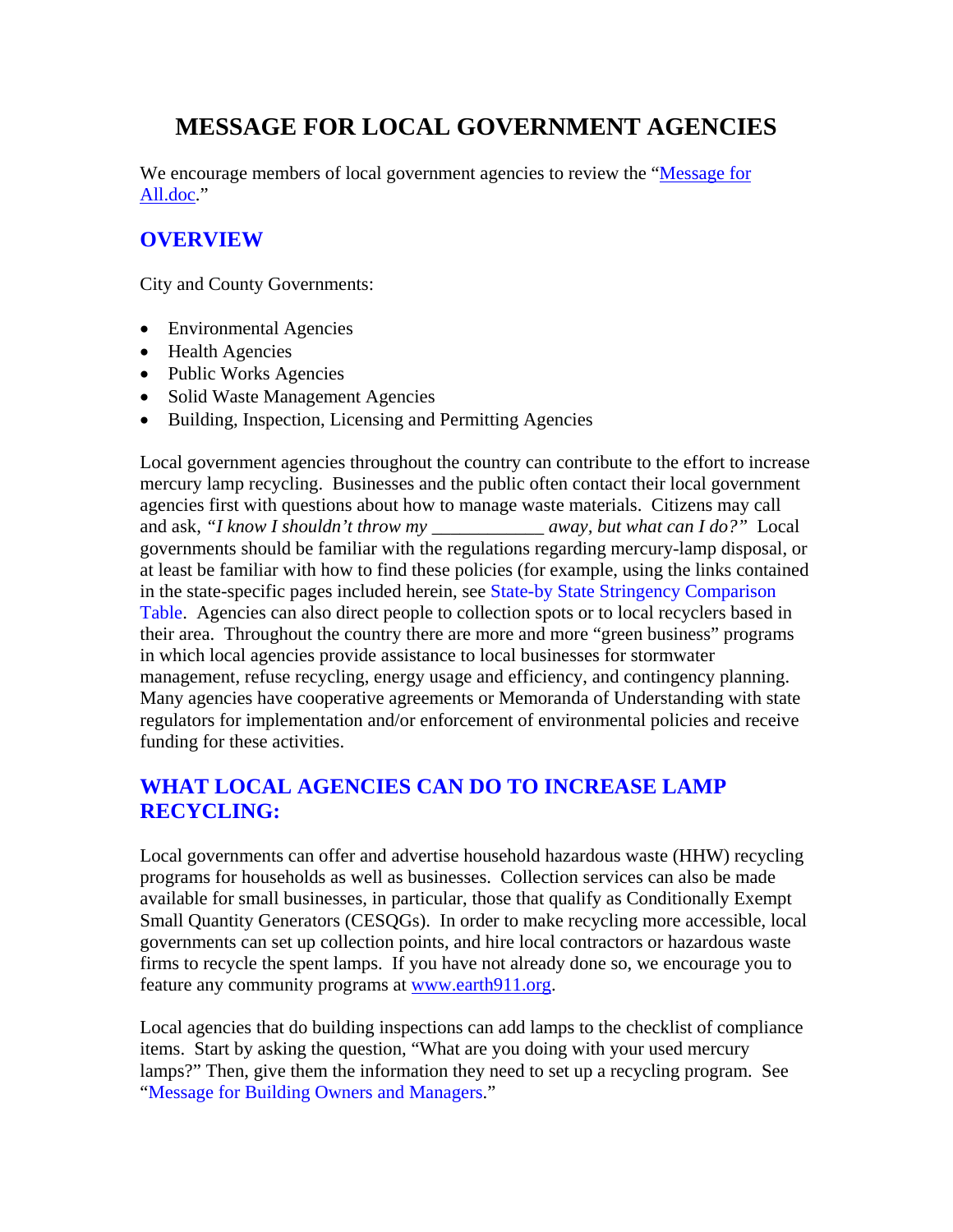There is a strong need to provide programs that divert spent lamps from municipal solid waste landfills. Solid waste franchise agencies can encourage or require solid waste contractors to set up active diversion programs. Agencies can require contractors to provide containers for spent lamps to customers. Once full, these can be shipped to recyclers. Containers are also available for anyone from any lamp recycling company.

Local governments can encourage participation in "green building" programs, energyefficiency programs, lighting retrofits, and other programs which encourage the use of energy-efficient lighting and the recycling of spent lamps. Programs include:

- The Department of Energy's Rebuild America <http://www.rebuild.org/partnerships/business.asp>
- EPA's Energy Star program ([http://www.energystar.gov\)](http://www.energystar.gov/) and
- The U.S. Green Building Council [\(http://www.usgbc.org](http://www.usgbc.org/)).

#### **An Example of a Successful Local Program**

This story is summarized from an actual program conducted by a local municipality and private businesses in Wisconsin in 2001-2004. It demonstrates that with a little effort and cooperation from local partners, mercury lamps can be diverted from the garbage and mercury can be kept out of the environment. Our source for this information is Jane Schlichting, Research Assistant, located at Superior Wastewater Treatment Plant (SWWTP) (715-394-0392), email: [schlichtingj@ci.superior.wi.us.](mailto:schlichtingj@ci.superior.wi.us) She may be contacted for advice on setting up similar programs in your area.

#### *"Fluorescent Bulb Harvest" by Jane Schlichting*

In an effort to reduce mercury releases to the environment as well as to Lake Superior, *the City of Superior developed an effective program to encourage homeowners and small businesses to recycle fluorescent lamps. The program was sponsored by Superior Water Light and Power (SWLP) and Murphy Oil of Superior (M.O.). Modeled after a fluorescent lamp recycling program that Minnesota Power (Duluth, MN) developed, SWLP began providing coupons to their customers in their monthly billings to offset the partial cost of recycling lamps. SWLP also provided funding to help cover program costs. M.O. paid for coupons redeemed by county residents (each coupon was worth \$1). Head of the Lakes Electric Coop (HLEC) in Douglas County also became a participant in the program. HLEC provided coupons to their customers and encouraged recycling of fluorescent bulbs.* 

*In addition, area Hardware Hank stores entered into an agreement with a commercial*  lamp recycler which provides recycling for both mercury thermostats and fluorescent *bulbs. Homeowners and residents of Douglas County can bring fluorescent bulbs and*